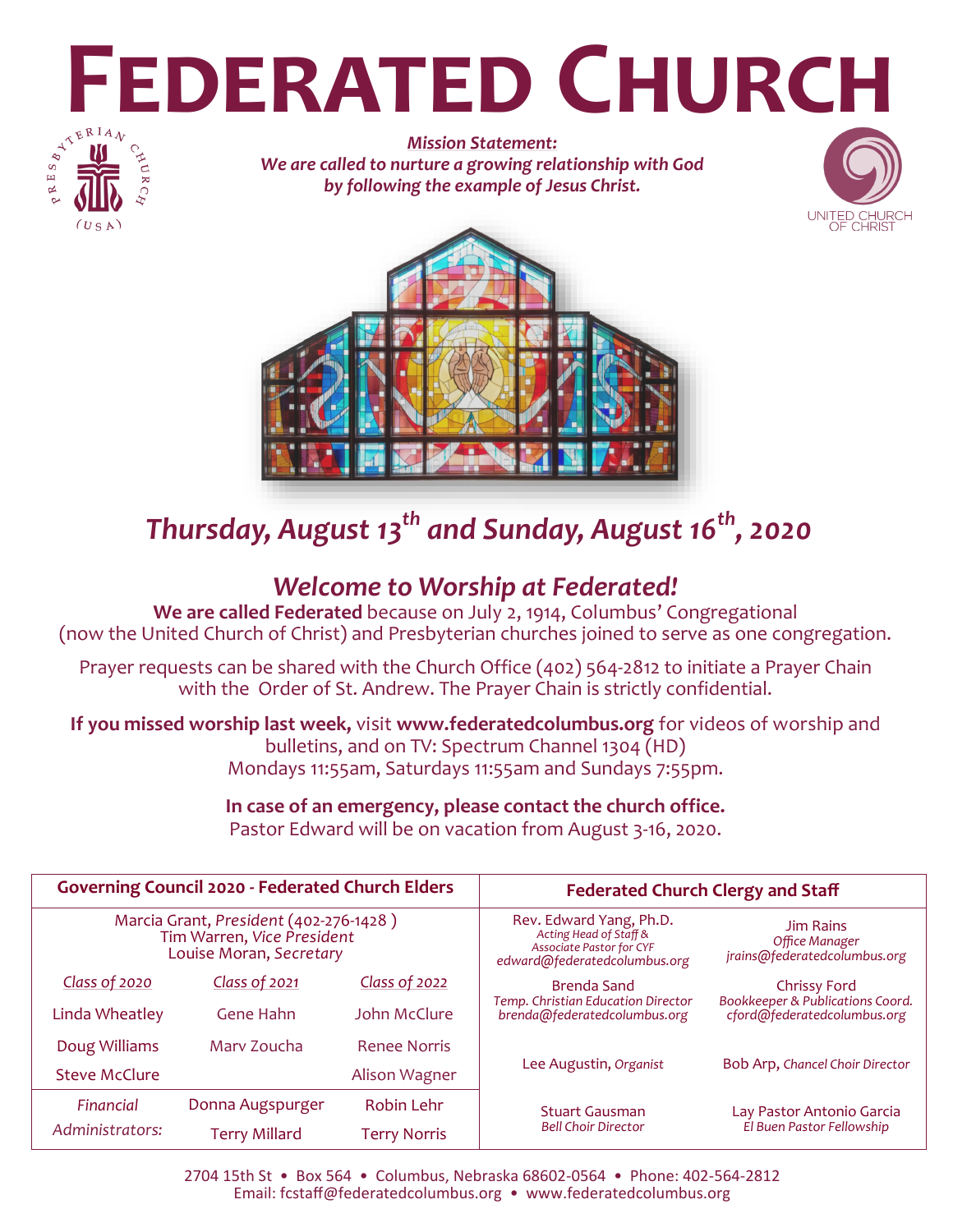#### *JOYS & CONCERNS*

◆ If you have any joys or concerns, please share with the congregation by informing the office.

 Congratulations to Emily Critser and Bryan Chochon, who exchanged wedding vows Saturday, August 1st at Federated Church.

 Give thanks for our new COVID19 Coordinators: Bill Royer and Kathy Leischner.

 Give thanks for the retirement of Rev. Steve Niles, who is finishing his call at Clarkson New Zion Presbyterian Church this month.

◆ Pray for the family of Delores Arp, mother of Bob & Wilma Arp, who passed away on July 30th.

◆ Pray for Carol Sand, mother of Mike & Brenda Sand, who has begun hospice care.

◆ Pray for Calvin Wagner who is recovering from broken ribs and Alison Wagner as she takes care of him.

◆ Pray for Chuck Whitney who is recovering after complications with knee replacement surgery.

◆ Pray for Mary Sharpe who has been in a lot pain due to compression fractures.

 Pray for Sondra Burnett as she continues chemotherapy treatment for ovarian cancer.

◆ Pray for Allison Trautwein, daughter-in-law of Bob & Judy Trautwein, who is undergoing a stronger regimen of chemotherapy for breast cancer.

◆ Pray for Karel Morris, sister of Marilyn & Ben Vrana, who has restarted chemotherapy.

From Homestead Presbytery:

#### *THIS WEEK AT FEDERATED CHURCH*

**Sunday, August 16** 10:00am Worship Service, Sanctuary **Monday, August 17 Tuesday, August 18** 1:00pm Lectionary Afternoon Bible Study, EC 8 & Online Zoom Meeting **Wednesday, August 19** 10:00am Staff Meeting, AD 2 11:00am Worship Planning Meeting, EC8 4:30pm Lectionary Afternoon Bible Study, Online Zoom Meeting 6:30pm Finance & Property Committee Meeting, Fellowship Hall **Thursday, August 20** 6:30pm Thursday Worship Service, Sanctuary **Friday, August 21 Saturday, August 22 Sunday, August 23** 10:00am Sunday Worship Service, Sanctuary

**Meals on Wheels Information!** Once again Federated volunteers stepped up July 20-24 as delivery began again with some adjustments. Thank you for your dedication and caring service. **HELP!!**  We need new volunteers as health, age, and death have taken some of our long time helpers. 1 week every 10 weeks; single days to full week available to cover 7 routes and takes about 1 hr. Talk to one or more of these faithful, among others, for their personal aspect: Behlen's, Vrana's, Fulton's, Donna Augspurger, Barb Olson, or Peg Rupprecht.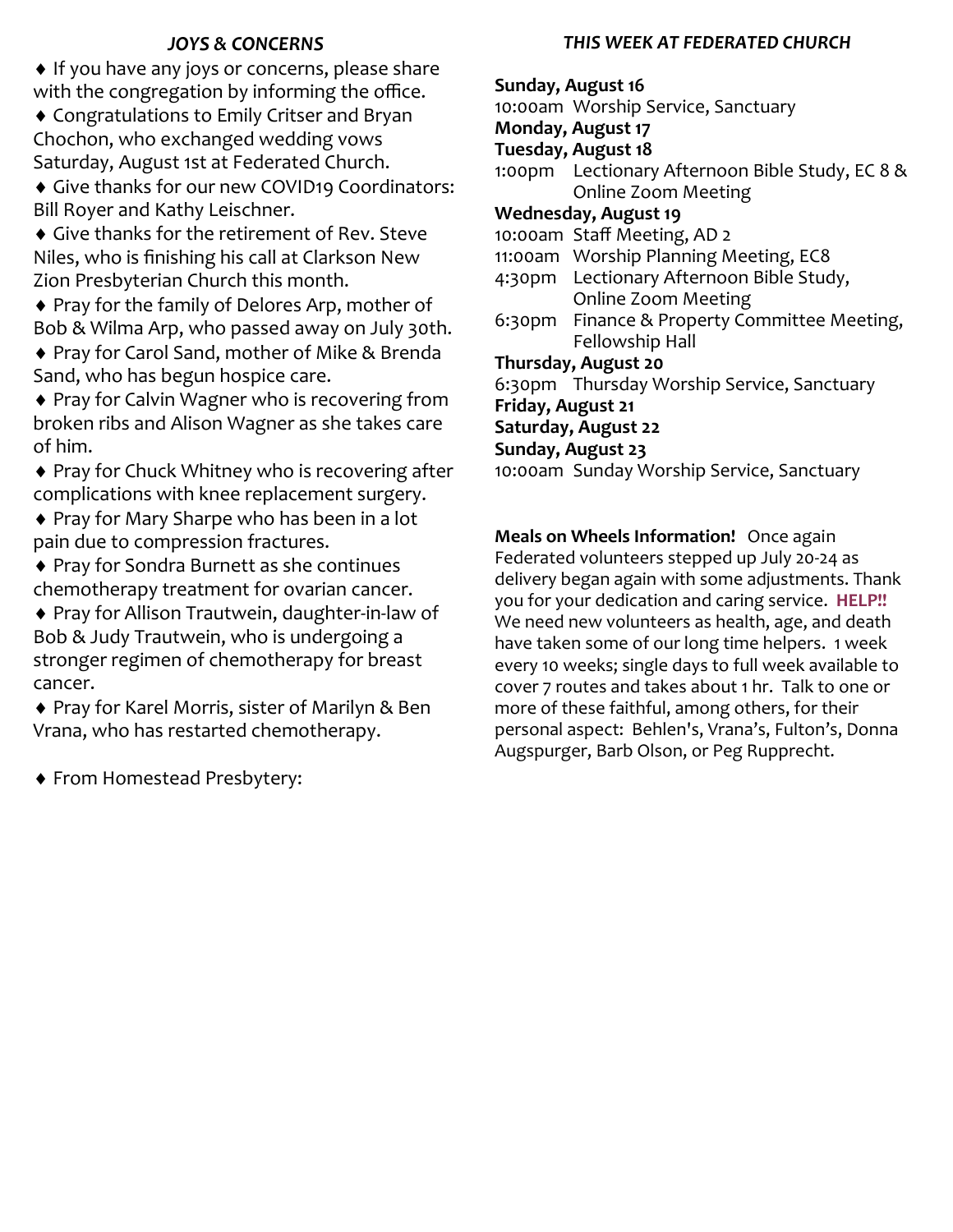## **We Gather To Worship God**

Thursday, August 13, and Sunday, August 16, 2020 Hymns, Songs, Prayers, and liturgies in **Bold** are for the participation of the **Congregation**

Prelude *We're Marching to Zion* arr. McDonald *The Lord's Prayer* **MAYOTTE** *Toccata in F Major* **BUXTEHUDE** Lee Augustin, Organ and Piano

Greeting & Announcements

#### **Call to Worship**

One: Wherever you have been,

**All: Welcome back.**

One: Whatever you have done,

**All: Welcome home.**

One: Here is a story to change your life.

- **All: Here is a song to warm your heart.**
- One: Here are friends with whom to laugh and cry.
- **All: Here is a Spirit that fills us with hope.**
- One: Wherever you have been,
- **All: Welcome home.**

#### **Opening Song** *Join Hands*

*Recorded October 29, 2017*

#### **Prayer of Confession**

One: Our Source of Deliverance, Christ, calls us to faith, while we seek our own security.

- **All: He teaches us to trust him, yet we don't take that risk.**
- One: He expects total commitment, and we think in terms of percentage.
- **All: Time after time we turn our backs on your grace, serving our idols and forsaking our Christ.**
- One: We rely on your promise in him to redeem us. We are dependent on him who can intercede for us.
- **All: O God, in Christ have mercy upon us.**

#### **Moment for Silent Prayer**

#### **Assurance of Pardon-** Romans 11 : 29 - 32

- One: The gifts and calling of God are irrevocable. Just as you were once disobedient to God but have now received mercy because of their disobedience, so they have now been disobedient in order that, by the mercy shown to you they too may now receive mercy.
- **All: For God has imprisoned all disobedience so that he may be merciful to all.**

#### **Passing the Peace**

One: Our peace comes from knowing how much God loves us in Jesus Christ. With God's help, we try to love and forgive one another as Christ loves and forgives us. May the peace of Christ be with you.

#### **All: And also with you.**

One: Please share a sign of peace with each other.

**SPECIAL MUSIC (SUN.) How Can I Keep From Singing ROBERT LOW'RY** Stuart Gausman